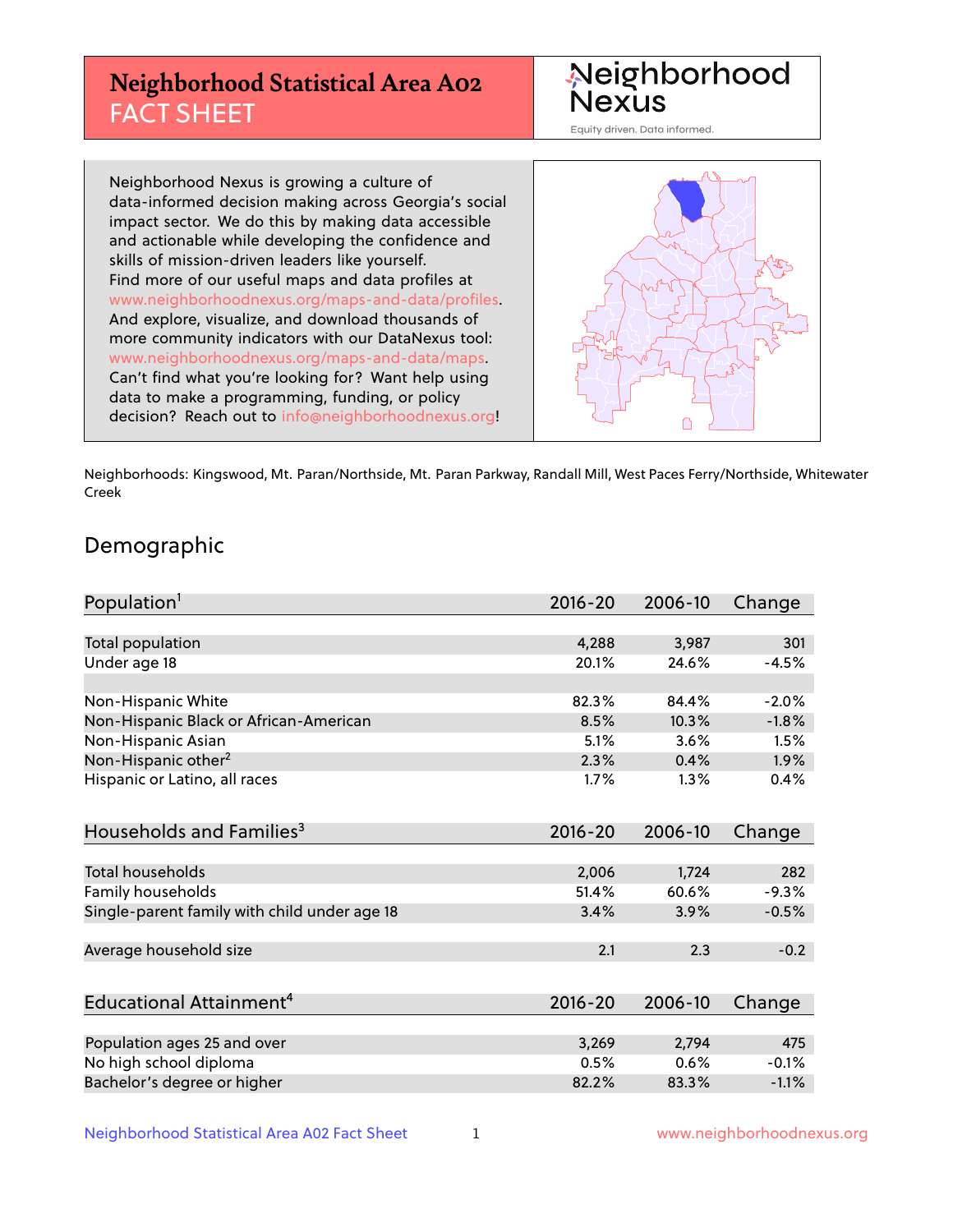# Change Measures, continued...

| Employment <sup>5</sup>                                 | $2016 - 20$ | 2006-10   | Change     |
|---------------------------------------------------------|-------------|-----------|------------|
|                                                         |             |           |            |
| Total workers residing in Neighborhood Statistical Area | 1,440       | 1,214     | 226        |
| Workers with earnings \$1250/month or less              | 10.1%       | 17.1%     | $-7.0%$    |
| Workers with earnings \$1251/month to \$3333/month      | 11.0%       | 18.0%     | $-6.9%$    |
| Workers with earnings greater than \$3333/month         | 78.9%       | 65.0%     | 13.9%      |
| Total jobs located in Neighborhood Statistical Area     | 3,710       | 3,558     | 152        |
| Jobs with earnings \$1250/month or less                 | 22.3%       | 21.9%     | 0.4%       |
| Jobs with earnings \$1251/month to \$3333/month         | 28.9%       | 41.1%     | $-12.2%$   |
| Jobs with earnings greater than \$3333/month            | 48.8%       | 37.0%     | 11.8%      |
|                                                         |             |           |            |
| Jobs/workers ratio                                      | 2.6         | 2.9       | $-0.4$     |
|                                                         |             |           |            |
| Income and Poverty <sup>6</sup>                         | 2016-20     | 2006-10   | Change     |
| Median household income                                 |             |           |            |
|                                                         | \$131,745   | \$154,513 | $-522,768$ |
| Population for whom poverty status is determined        | 4,256       | 3,967     | 288        |
| Population below poverty                                | 3.2%        | 3.9%      | $-0.7%$    |
|                                                         |             |           |            |
| Housing <sup>7</sup>                                    | $2016 - 20$ | 2006-10   | Change     |
|                                                         |             |           |            |
| Total housing units                                     | 2,323       | 1,898     | 425        |
| Occupied housing units                                  | 86.4%       | 90.8%     | $-4.5%$    |
| Vacant housing units                                    | 13.6%       | 9.2%      | 4.5%       |
| Occupied housing units                                  | 2,006       | 1,724     | 282        |
| Owner occupied housing units                            | 56.3%       | 62.5%     | $-6.2%$    |
| Renter occupied housing units                           | 43.7%       | 37.5%     | 6.2%       |
|                                                         |             |           |            |
| Access to a Vehicle <sup>8</sup>                        | $2016 - 20$ | 2006-10   | Change     |
|                                                         |             |           |            |
| Occupied housing units                                  | 2,006       | 1,724     | 282        |
| No vehicle available                                    | 7.0%        | 3.2%      | 3.8%       |
|                                                         |             |           |            |
| Crime Rates, per 10,000 Population <sup>9</sup>         | 2017-21     | 2012-16   | Change     |
|                                                         |             |           |            |
| All Part I crimes                                       | 216.4       | 255.0     | $-38.6$    |
| Violent crime                                           | 11.7        | 12.9      | $-1.3$     |
| Murder                                                  | 0.0         | 0.0       | 0.0        |
| Robbery                                                 | 5.1         | 10.8      | $-5.6$     |
| Aggravated assault                                      | 6.5         | 2.2       | 4.4        |
| Property crime                                          | 204.8       | 242.1     | $-37.3$    |
| <b>Burglary</b>                                         | 19.6        | 48.7      | $-29.1$    |
| Larceny                                                 | 150.7       | 173.2     | $-22.5$    |
| Vehicle theft                                           | 34.5        | 20.2      | 14.3       |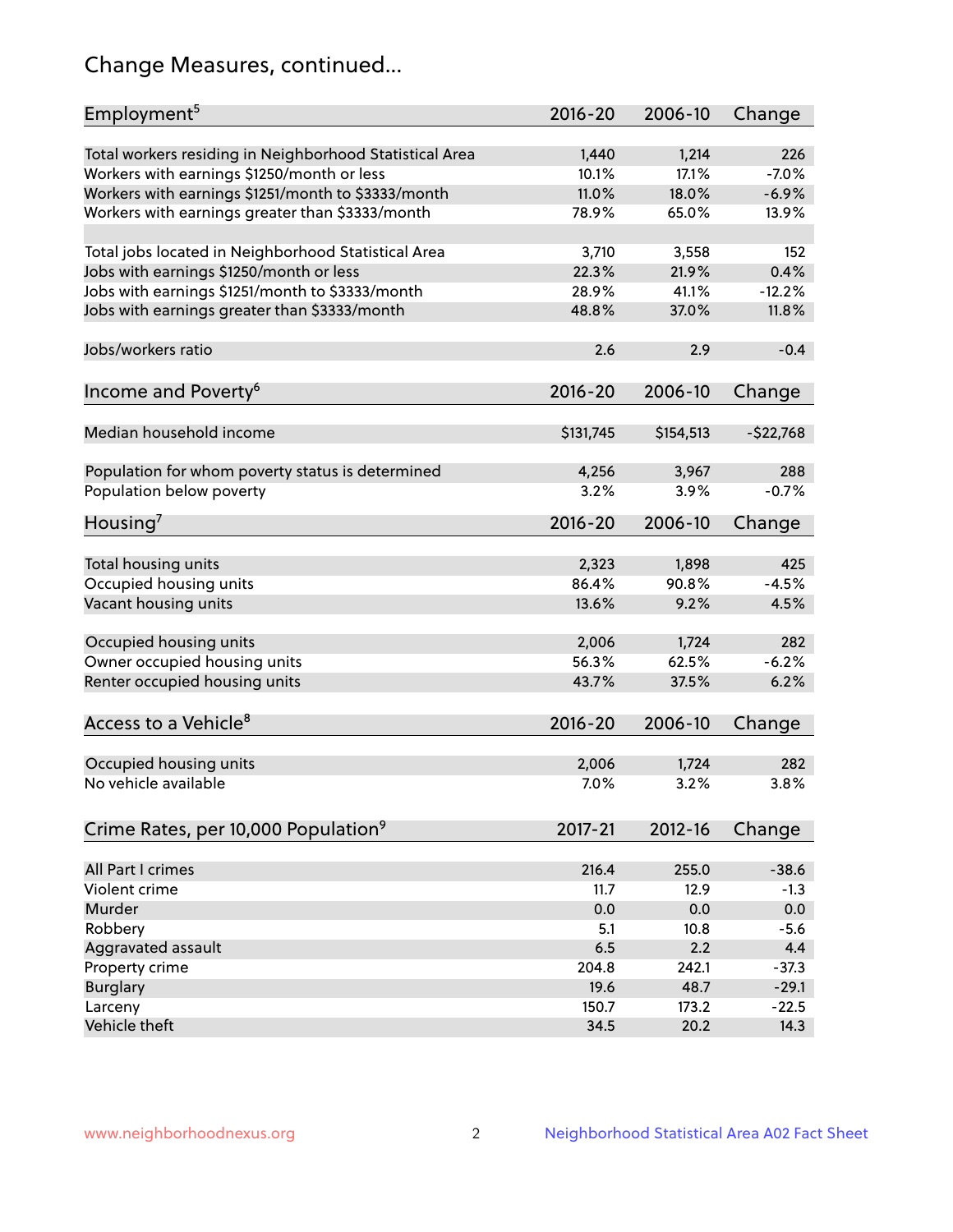# Current Data: Demographic

| Total population<br>4,288<br>Male<br>48.9%<br>Female<br>51.1%<br>2.0%<br>Under 5 years<br>4.4%<br>5 to 9 years<br>10 to 14 years<br>7.9%<br>6.8%<br>15 to 19 years<br>2.6%<br>20 to 24 years<br>11.4%<br>25 to 34 years<br>11.3%<br>35 to 44 years<br>16.7%<br>45 to 54 years<br>55 to 59 years<br>5.9%<br>4.8%<br>60 to 64 years<br>12.6%<br>65 to 74 years<br>75 to 84 years<br>8.2%<br>85 years and over<br>5.4%<br>Median age (years)<br>46.6<br>Race and Ethnicity, 2016-20 <sup>11</sup><br><b>Estimate</b><br><b>Total population</b><br>4,288<br>$\pm 619$<br>Hispanic or Latino (of any race)<br>1.7%<br>$\pm 1.6\%$<br>98.3%<br>Not Hispanic or Latino<br>±1.9%<br>White alone<br>82.3%<br>$\pm$ 7.8%<br>Black or African American alone<br>8.5%<br>$\pm$ 4.2%<br>$\pm$ 0.4%<br>American Indian and Alaska Native alone<br>0.0%<br>$\pm 3.6\%$<br>Asian alone<br>5.1%<br>Native Hawaiian and other Pacific Islander alone<br>0.0%<br>$\pm$ 0.4%<br>0.2%<br>Some other race alone<br>2.2%<br>Two or more races<br>U.S. Citizenship Status, 2016-20 <sup>12</sup><br><b>Estimate</b><br>Foreign-born population<br>404<br>$\pm$ 185<br>Naturalized U.S. citizen<br>39.9%<br>$\pm$ 24.7% | Sex and Age, 2016-20 <sup>10</sup> | <b>Estimate</b> | Margin of Error        |
|-------------------------------------------------------------------------------------------------------------------------------------------------------------------------------------------------------------------------------------------------------------------------------------------------------------------------------------------------------------------------------------------------------------------------------------------------------------------------------------------------------------------------------------------------------------------------------------------------------------------------------------------------------------------------------------------------------------------------------------------------------------------------------------------------------------------------------------------------------------------------------------------------------------------------------------------------------------------------------------------------------------------------------------------------------------------------------------------------------------------------------------------------------------------------------------------------|------------------------------------|-----------------|------------------------|
|                                                                                                                                                                                                                                                                                                                                                                                                                                                                                                                                                                                                                                                                                                                                                                                                                                                                                                                                                                                                                                                                                                                                                                                                 |                                    |                 | $\pm 619$              |
|                                                                                                                                                                                                                                                                                                                                                                                                                                                                                                                                                                                                                                                                                                                                                                                                                                                                                                                                                                                                                                                                                                                                                                                                 |                                    |                 | $\pm$ 6.3%             |
|                                                                                                                                                                                                                                                                                                                                                                                                                                                                                                                                                                                                                                                                                                                                                                                                                                                                                                                                                                                                                                                                                                                                                                                                 |                                    |                 | $\pm 2.0\%$            |
|                                                                                                                                                                                                                                                                                                                                                                                                                                                                                                                                                                                                                                                                                                                                                                                                                                                                                                                                                                                                                                                                                                                                                                                                 |                                    |                 | $\pm 1.2\%$            |
|                                                                                                                                                                                                                                                                                                                                                                                                                                                                                                                                                                                                                                                                                                                                                                                                                                                                                                                                                                                                                                                                                                                                                                                                 |                                    |                 | $\pm1.7\%$             |
|                                                                                                                                                                                                                                                                                                                                                                                                                                                                                                                                                                                                                                                                                                                                                                                                                                                                                                                                                                                                                                                                                                                                                                                                 |                                    |                 | $\pm 2.9\%$            |
|                                                                                                                                                                                                                                                                                                                                                                                                                                                                                                                                                                                                                                                                                                                                                                                                                                                                                                                                                                                                                                                                                                                                                                                                 |                                    |                 | $\pm 2.3\%$            |
|                                                                                                                                                                                                                                                                                                                                                                                                                                                                                                                                                                                                                                                                                                                                                                                                                                                                                                                                                                                                                                                                                                                                                                                                 |                                    |                 | $\pm1.7\%$             |
|                                                                                                                                                                                                                                                                                                                                                                                                                                                                                                                                                                                                                                                                                                                                                                                                                                                                                                                                                                                                                                                                                                                                                                                                 |                                    |                 | $\pm$ 7.5%             |
|                                                                                                                                                                                                                                                                                                                                                                                                                                                                                                                                                                                                                                                                                                                                                                                                                                                                                                                                                                                                                                                                                                                                                                                                 |                                    |                 | $\pm$ 3.2%             |
|                                                                                                                                                                                                                                                                                                                                                                                                                                                                                                                                                                                                                                                                                                                                                                                                                                                                                                                                                                                                                                                                                                                                                                                                 |                                    |                 | $\pm 2.6\%$            |
|                                                                                                                                                                                                                                                                                                                                                                                                                                                                                                                                                                                                                                                                                                                                                                                                                                                                                                                                                                                                                                                                                                                                                                                                 |                                    |                 | $\pm 2.1\%$            |
|                                                                                                                                                                                                                                                                                                                                                                                                                                                                                                                                                                                                                                                                                                                                                                                                                                                                                                                                                                                                                                                                                                                                                                                                 |                                    |                 | $\pm1.8\%$             |
|                                                                                                                                                                                                                                                                                                                                                                                                                                                                                                                                                                                                                                                                                                                                                                                                                                                                                                                                                                                                                                                                                                                                                                                                 |                                    |                 | $\pm 3.8\%$            |
|                                                                                                                                                                                                                                                                                                                                                                                                                                                                                                                                                                                                                                                                                                                                                                                                                                                                                                                                                                                                                                                                                                                                                                                                 |                                    |                 | $\pm 2.5\%$            |
|                                                                                                                                                                                                                                                                                                                                                                                                                                                                                                                                                                                                                                                                                                                                                                                                                                                                                                                                                                                                                                                                                                                                                                                                 |                                    |                 | $\pm$ 5.4%             |
|                                                                                                                                                                                                                                                                                                                                                                                                                                                                                                                                                                                                                                                                                                                                                                                                                                                                                                                                                                                                                                                                                                                                                                                                 |                                    |                 | ±1.0                   |
|                                                                                                                                                                                                                                                                                                                                                                                                                                                                                                                                                                                                                                                                                                                                                                                                                                                                                                                                                                                                                                                                                                                                                                                                 |                                    |                 | Margin of Error        |
|                                                                                                                                                                                                                                                                                                                                                                                                                                                                                                                                                                                                                                                                                                                                                                                                                                                                                                                                                                                                                                                                                                                                                                                                 |                                    |                 |                        |
|                                                                                                                                                                                                                                                                                                                                                                                                                                                                                                                                                                                                                                                                                                                                                                                                                                                                                                                                                                                                                                                                                                                                                                                                 |                                    |                 |                        |
|                                                                                                                                                                                                                                                                                                                                                                                                                                                                                                                                                                                                                                                                                                                                                                                                                                                                                                                                                                                                                                                                                                                                                                                                 |                                    |                 |                        |
|                                                                                                                                                                                                                                                                                                                                                                                                                                                                                                                                                                                                                                                                                                                                                                                                                                                                                                                                                                                                                                                                                                                                                                                                 |                                    |                 |                        |
|                                                                                                                                                                                                                                                                                                                                                                                                                                                                                                                                                                                                                                                                                                                                                                                                                                                                                                                                                                                                                                                                                                                                                                                                 |                                    |                 |                        |
|                                                                                                                                                                                                                                                                                                                                                                                                                                                                                                                                                                                                                                                                                                                                                                                                                                                                                                                                                                                                                                                                                                                                                                                                 |                                    |                 |                        |
|                                                                                                                                                                                                                                                                                                                                                                                                                                                                                                                                                                                                                                                                                                                                                                                                                                                                                                                                                                                                                                                                                                                                                                                                 |                                    |                 |                        |
|                                                                                                                                                                                                                                                                                                                                                                                                                                                                                                                                                                                                                                                                                                                                                                                                                                                                                                                                                                                                                                                                                                                                                                                                 |                                    |                 |                        |
|                                                                                                                                                                                                                                                                                                                                                                                                                                                                                                                                                                                                                                                                                                                                                                                                                                                                                                                                                                                                                                                                                                                                                                                                 |                                    |                 | $\pm$ 0.4%             |
|                                                                                                                                                                                                                                                                                                                                                                                                                                                                                                                                                                                                                                                                                                                                                                                                                                                                                                                                                                                                                                                                                                                                                                                                 |                                    |                 | $\pm 2.3\%$            |
|                                                                                                                                                                                                                                                                                                                                                                                                                                                                                                                                                                                                                                                                                                                                                                                                                                                                                                                                                                                                                                                                                                                                                                                                 |                                    |                 | <b>Margin of Error</b> |
|                                                                                                                                                                                                                                                                                                                                                                                                                                                                                                                                                                                                                                                                                                                                                                                                                                                                                                                                                                                                                                                                                                                                                                                                 |                                    |                 |                        |
|                                                                                                                                                                                                                                                                                                                                                                                                                                                                                                                                                                                                                                                                                                                                                                                                                                                                                                                                                                                                                                                                                                                                                                                                 |                                    |                 |                        |
| Not a U.S. citizen<br>60.1%                                                                                                                                                                                                                                                                                                                                                                                                                                                                                                                                                                                                                                                                                                                                                                                                                                                                                                                                                                                                                                                                                                                                                                     |                                    |                 | $\pm$ 31.3%            |
| Citizen, Voting Age Population, 2016-20 <sup>13</sup><br>Estimate                                                                                                                                                                                                                                                                                                                                                                                                                                                                                                                                                                                                                                                                                                                                                                                                                                                                                                                                                                                                                                                                                                                               |                                    |                 | Margin of Error        |
| Citizen, 18 and over population<br>3,217                                                                                                                                                                                                                                                                                                                                                                                                                                                                                                                                                                                                                                                                                                                                                                                                                                                                                                                                                                                                                                                                                                                                                        |                                    |                 | $\pm$ 473              |
| Male<br>48.2%                                                                                                                                                                                                                                                                                                                                                                                                                                                                                                                                                                                                                                                                                                                                                                                                                                                                                                                                                                                                                                                                                                                                                                                   |                                    |                 | $\pm$ 8.9%             |
| 51.8%<br>Female                                                                                                                                                                                                                                                                                                                                                                                                                                                                                                                                                                                                                                                                                                                                                                                                                                                                                                                                                                                                                                                                                                                                                                                 |                                    |                 | $\pm$ 5.4%             |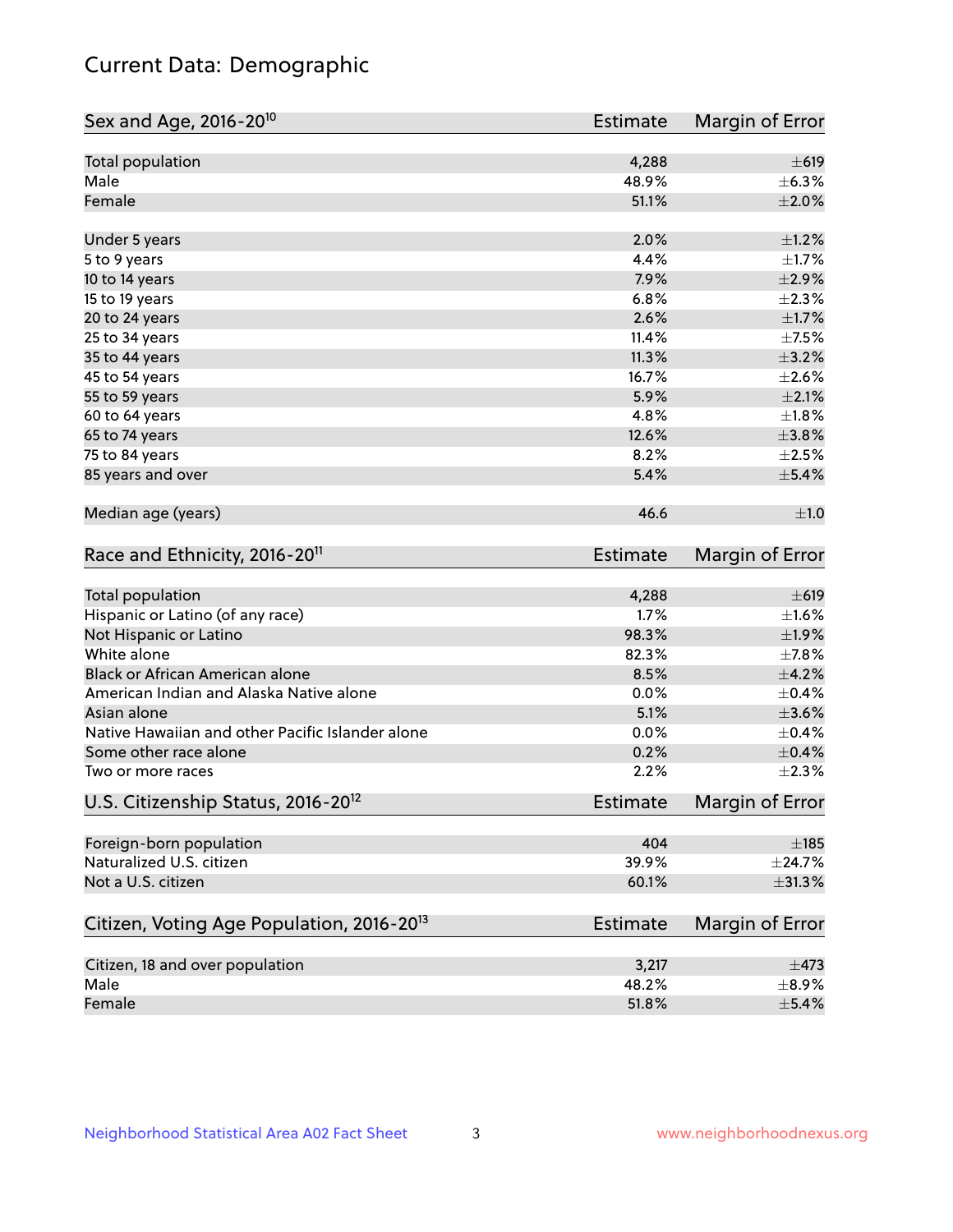# Current Data: Economic

| Income, 2016-20 <sup>14</sup>                           | <b>Estimate</b> | Margin of Error     |
|---------------------------------------------------------|-----------------|---------------------|
| All households                                          |                 | $\pm$ 338           |
|                                                         | 2,006<br>2.6%   |                     |
| Less than \$10,000                                      |                 | $\pm$ 3.1%<br>±1.8% |
| \$10,000 to \$14,999                                    | 1.1%            |                     |
| \$15,000 to \$24,999                                    | 10.0%           | $\pm$ 11.5%         |
| \$25,000 to \$34,999                                    | 2.1%            | ±1.8%               |
| \$35,000 to \$49,999                                    | 10.6%           | $\pm$ 7.7%          |
| \$50,000 to \$74,999                                    | 10.1%           | $\pm 4.6\%$         |
| \$75,000 to \$99,999                                    | 6.9%            | $\pm 4.1\%$         |
| \$100,000 to \$149,999                                  | 11.6%           | $\pm 4.1\%$         |
| \$150,000 to \$199,999                                  | 9.7%            | $\pm$ 9.3%          |
| \$200,000 or more                                       | 35.3%           | $\pm 2.2\%$         |
| Median household income (dollars)                       | \$131,745       | ±18,348             |
| Mean household income (dollars)                         | \$244,539       | ±18,570             |
| Households with earnings                                | 76.0%           | $\pm 2.9\%$         |
| Mean earnings (dollars)                                 | \$255,544       | ±31,490             |
| Households with Social Security                         | 33.8%           | ±12.1%              |
| Mean Social Security income (dollars)                   | \$23,864        | ±12,319             |
| Households with retirement income                       | 17.8%           | $\pm$ 5.0%          |
| Mean retirement income (dollars)                        | \$73,317        | ±37,919             |
| Households with Supplemental Security Income            | 1.5%            | $\pm$ 1.4%          |
| Mean Supplemental Security Income (dollars)             | \$17,298        | ±11,696             |
| Households with cash public assistance income           | 4.1%            | $\pm$ 9.1%          |
| Mean cash public assistance income (dollars)            | \$0             | $\pm 0$             |
| Households with Food Stamp/SNAP benefits in the past 12 | 1.5%            | ±1.9%               |
| months                                                  |                 |                     |
|                                                         |                 |                     |
| Family households                                       | 1,030           | $\pm$ 133           |
| Less than \$10,000                                      | 0.8%            | $\pm 1.5\%$         |
| \$10,000 to \$14,999                                    | 0.0%            | $\pm 1.5\%$         |
| \$15,000 to \$24,999                                    | 0.0%            | $\pm 2.1\%$         |
| \$25,000 to \$34,999                                    | 1.6%            | ±2.3%               |
| \$35,000 to \$49,999                                    | 3.6%            | ±3.3%               |
| \$50,000 to \$74,999                                    | 6.0%            | $\pm$ 4.5%          |
| \$75,000 to \$99,999                                    | 3.7%            | $\pm$ 3.1%          |
| \$100,000 to \$149,999                                  | 15.6%           | $\pm$ 7.2%          |
| \$150,000 to \$199,999                                  | 7.1%            | $\pm$ 4.8%          |
| \$200,000 or more                                       | 61.7%           | $\pm$ 8.9%          |
| Median family income (dollars)                          | t               | t                   |
| Mean family income (dollars)                            | \$393,062       | ±70,316             |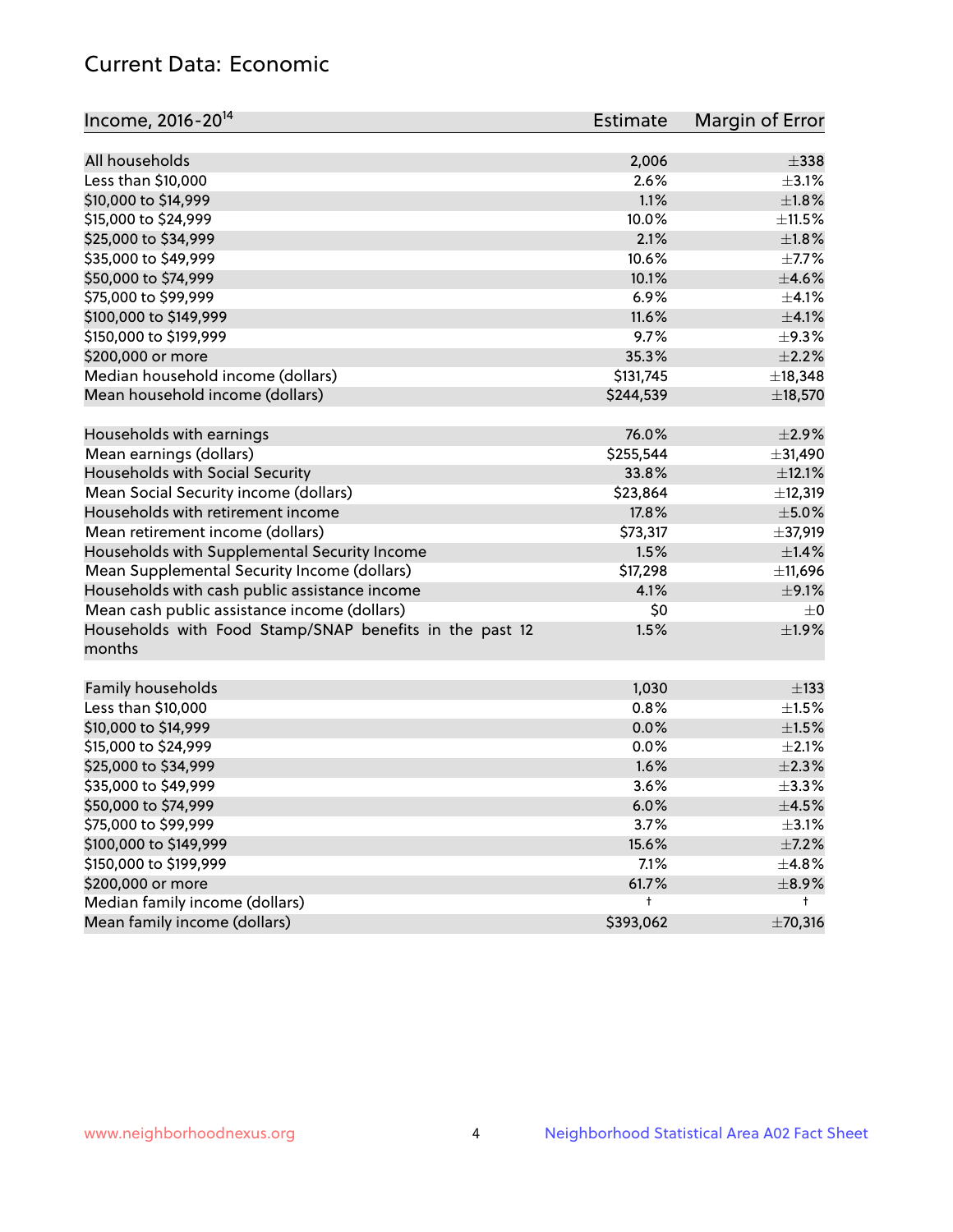# Current Data: Economic, continued...

| Income, 2016-20, continued <sup>15</sup>                              | <b>Estimate</b> | <b>Margin of Error</b> |
|-----------------------------------------------------------------------|-----------------|------------------------|
|                                                                       |                 |                        |
| Nonfamily households                                                  | 976             | $\pm$ 335              |
| Median nonfamily income (dollars)                                     | \$52,465        | ±8,219                 |
| Mean nonfamily income (dollars)                                       | \$85,807        | ±13,462                |
| Median earnings for workers (dollars)                                 | \$85,366        | ±6,582                 |
| Median earnings for male full-time, year-round workers<br>(dollars)   | t               | $^+$                   |
| Median earnings for female full-time, year-round workers<br>(dollars) | \$87,089        | $\pm$ 7,543            |
| Per capita income (dollars)                                           | \$117,217       | ±13,968                |
| Families Below Poverty Level, 2016-20 <sup>16</sup>                   | Estimate        | <b>Margin of Error</b> |
|                                                                       |                 |                        |
| <b>All Families</b>                                                   | 1,030           | $\pm$ 133              |
| Percent below poverty                                                 | 1.6%            | $\pm 2.2\%$            |
| Families with related children under 18 years                         | 478             | $\pm$ 111              |
| Percent below poverty                                                 | 3.5%            | $\pm$ 5.8%             |
| Families with related children under 5 years only                     | 27              | $\pm$ 44               |
| Percent below poverty                                                 | 0.0%            | ±97.9%                 |
| Married couple families                                               | 936             | $\pm$ 128              |
| Percent below poverty                                                 | 0.9%            | $\pm$ 1.9%             |
| Married couple families with related children under 18 years          | 411             | $\pm$ 95               |
| Percent below poverty                                                 | 2.1%            | ±4.2%                  |
| Married couple families with related children under 5 years           | 15              | $\pm 27$               |
| Percent below poverty                                                 | $0.0\%$         | ±101.6%                |
| Families with female householder, no spouse present                   | 64              | $\pm 48$               |
| Percent below poverty                                                 | 12.3%           | ±23.0%                 |
| Families with female householder, no spouse present with              | 41              | $+38$                  |
| related children under 18 years                                       |                 |                        |
| Percent below poverty                                                 | 19.5%           | ±34.7%                 |
| Families with female householder, no spouse present with              | 12              | $\pm 27$               |
| related children under 5 years                                        |                 |                        |
| Percent below poverty                                                 | 0.0%            | ±128.2%                |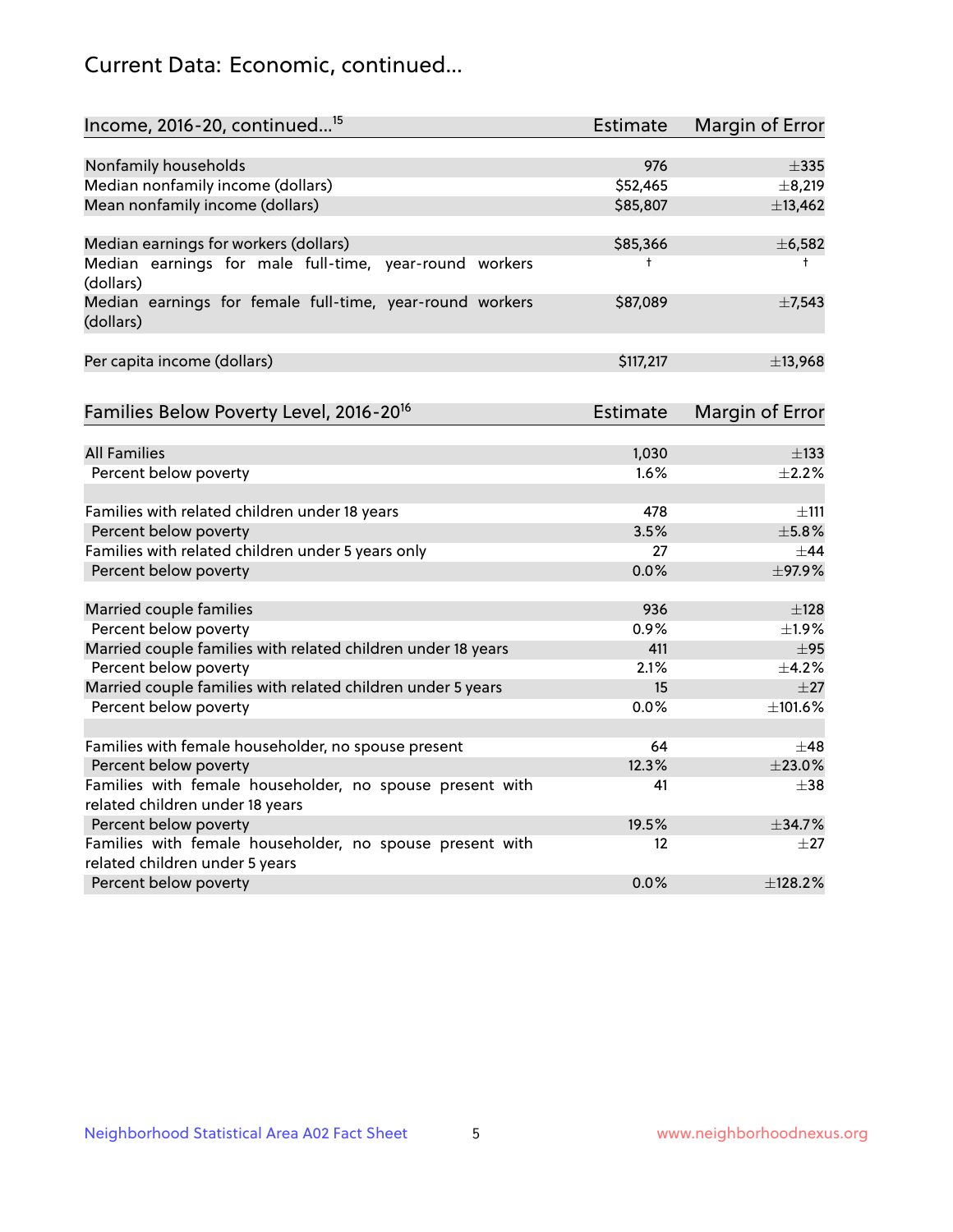# Current Data: Economic, continued...

| People Below Poverty Level, 2016-20 <sup>17</sup> | <b>Estimate</b> | Margin of Error |
|---------------------------------------------------|-----------------|-----------------|
|                                                   |                 |                 |
| Total population                                  | 4,256           | $\pm 618$       |
| Percent below poverty                             | 3.2%            | $\pm 2.5\%$     |
| Population under 18 years                         | 863             | $\pm$ 193       |
| Percent below poverty                             | 5.1%            | $\pm$ 6.6%      |
| Population 18 years and over                      | 3,393           | $\pm$ 513       |
| Percent below poverty                             | 2.7%            | $\pm 2.5\%$     |
| Population 18 to 64 years                         | 2,300           | $\pm$ 414       |
| Percent below poverty                             | 2.3%            | $\pm 2.4\%$     |
| Population 65 years and over                      | 1,093           | $\pm$ 304       |
| Percent below poverty                             | 3.4%            | $\pm$ 5.8%      |

| Poverty by Race/Ethnicity, 2016-20 <sup>18</sup> | Estimate | Margin of Error |
|--------------------------------------------------|----------|-----------------|
|                                                  |          |                 |
| Non-Hispanic White population                    | 3,524    | $\pm$ 612       |
| Percent below poverty                            | 3.5%     | $\pm 2.8\%$     |
| <b>Black population</b>                          | 342      | ±184            |
| Percent below poverty                            | 0.0%     | $\pm$ 4.4%      |
| Asian population                                 | 215      | $\pm$ 157       |
| Percent below poverty                            | $0.0\%$  | $\pm$ 7.1%      |
| Hispanic or Latino population                    | 75       | $\pm 71$        |
| Percent below poverty                            | 14.9%    | ±25.0%          |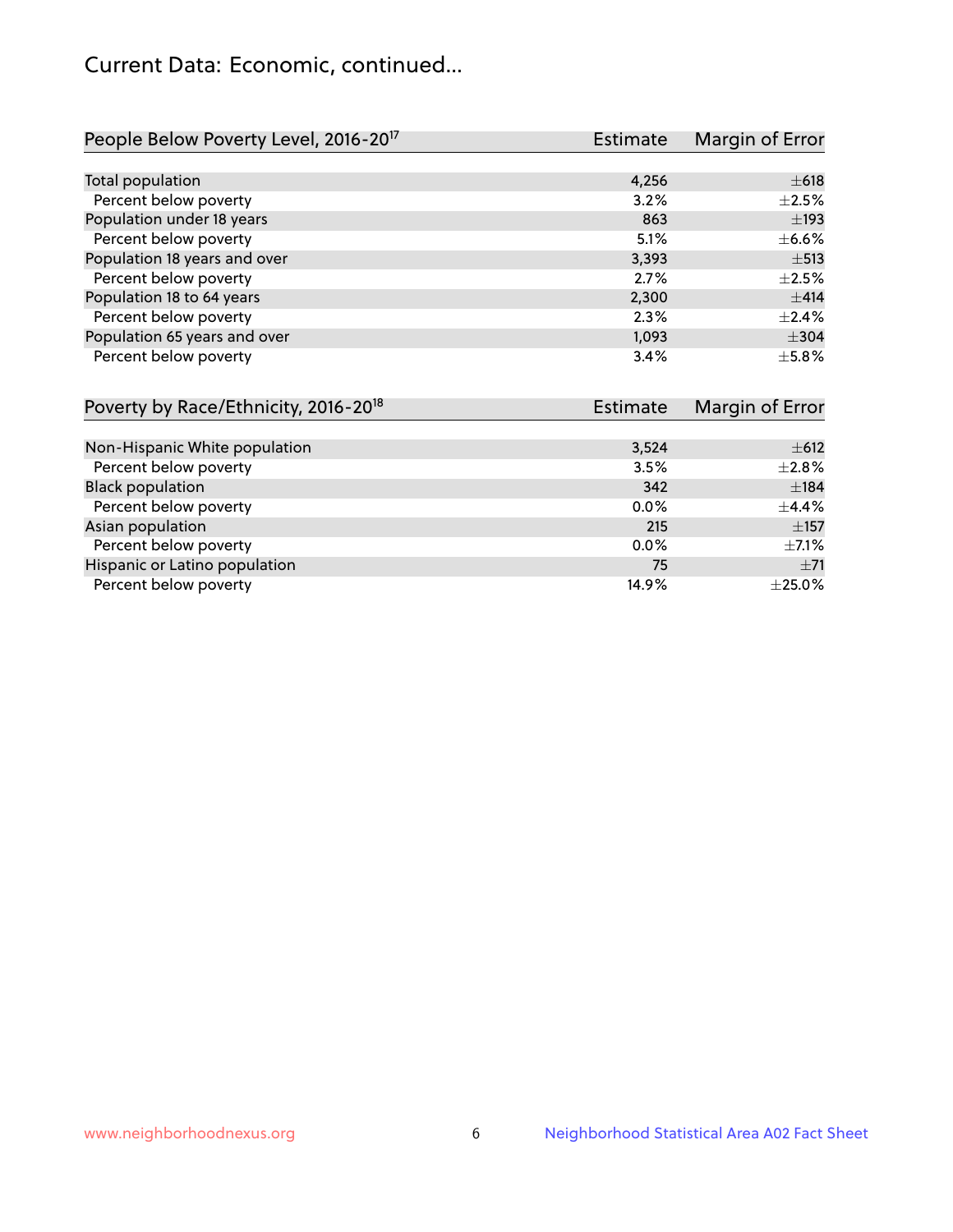# Current Data: Employment

| Employment Status, 2016-20 <sup>19</sup>                                    | <b>Estimate</b> | Margin of Error |
|-----------------------------------------------------------------------------|-----------------|-----------------|
|                                                                             |                 |                 |
| Population 16 years and over                                                | 3,587           | $\pm$ 573       |
| In labor force                                                              | 59.3%           | $\pm$ 6.9%      |
| Civilian labor force                                                        | 59.3%           | $\pm$ 6.9%      |
| Employed                                                                    | 58.1%           | $\pm$ 7.0%      |
| Unemployed                                                                  | 1.2%            | $\pm 2.4\%$     |
| <b>Armed Forces</b>                                                         | 0.0%            | ±1.9%           |
| Not in labor force                                                          | 40.7%           | $\pm$ 6.1%      |
| Civilian labor force                                                        | 2,127           | ±420            |
| <b>Unemployment Rate</b>                                                    | 2.1%            | $\pm$ 4.0%      |
| Females 16 years and over                                                   | 1,864           | $\pm 300$       |
| In labor force                                                              | 50.0%           | $\pm$ 12.5%     |
| Civilian labor force                                                        | 50.0%           | ±12.5%          |
| Employed                                                                    | 48.5%           | $\pm$ 12.5%     |
| Own children of the householder under 6 years                               | 99              | $\pm 66$        |
| All parents in family in labor force                                        | 82.7%           | ±34.0%          |
|                                                                             |                 |                 |
| Own children of the householder 6 to 17 years                               | 751             | ±188            |
| All parents in family in labor force                                        | 48.7%           | ±16.3%          |
| Industry, 2016-20 <sup>20</sup>                                             | Estimate        | Margin of Error |
|                                                                             |                 |                 |
| Civilian employed population 16 years and over                              | 2,082           | $\pm 418$       |
| Agriculture, forestry, fishing and hunting, and mining                      | 0.0%            | $\pm 1.0\%$     |
| Construction                                                                | 1.0%            | $\pm 1.5\%$     |
| Manufacturing                                                               | 4.3%            | $\pm 2.6\%$     |
| Wholesale trade                                                             | 2.7%            | $\pm1.6\%$      |
| Retail trade                                                                | 1.9%            | $\pm 2.1\%$     |
| Transportation and warehousing, and utilities                               | 4.9%            | $\pm$ 3.2%      |
| Information                                                                 | 5.3%            | $\pm$ 3.4%      |
| Finance and insurance, and real estate and rental and leasing               | 12.8%           | $\pm$ 4.4%      |
| Professional, scientific, and management, and administrative                | 36.2%           | $\pm$ 15.1%     |
| and waste management services                                               |                 |                 |
| Educational services, and health care and social assistance                 | 20.1%           | $\pm$ 5.4%      |
| Arts, entertainment, and recreation, and accommodation and<br>food services | 3.6%            | $\pm$ 3.7%      |
| Other services, except public administration                                | 6.6%            | $\pm$ 6.1%      |
| Public administration                                                       | 0.4%            | $\pm 1.1\%$     |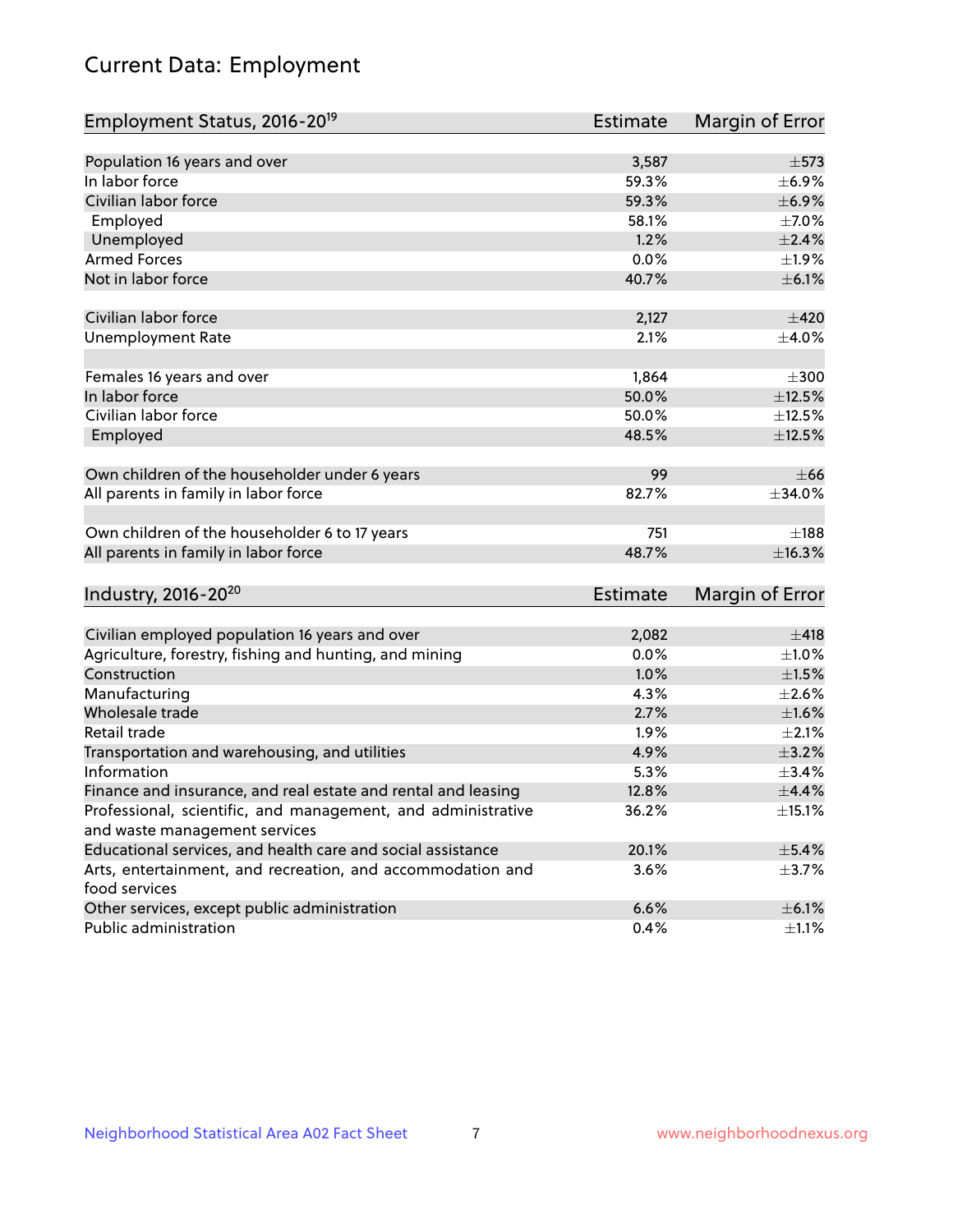# Current Data: Employment, continued...

| Occupation, 2016-20 <sup>21</sup>                                                                       | <b>Estimate</b> | Margin of Error |
|---------------------------------------------------------------------------------------------------------|-----------------|-----------------|
| Civilian employed population 16 years and over                                                          | 2,082           | $\pm$ 418       |
| Management, business, science, and arts occupations                                                     | 72.7%           | $\pm$ 6.4%      |
| Service occupations                                                                                     | 3.8%            | $\pm$ 3.4%      |
| Sales and office occupations                                                                            | 19.6%           | ±10.1%          |
| Natural resources, construction, and maintenance occupations                                            | 0.5%            | $\pm 1.3\%$     |
| Production, transportation, and material moving occupations                                             | 3.5%            | $\pm 3.0\%$     |
| Class of Worker, 2016-20 <sup>22</sup>                                                                  | Estimate        | Margin of Error |
| Civilian employed population 16 years and over                                                          | 2,082           | $\pm$ 418       |
| Private wage and salary workers                                                                         | 82.5%           | $\pm$ 6.9%      |
| Government workers                                                                                      | 5.3%            | $\pm$ 3.2%      |
| Self-employed in own not incorporated business workers                                                  | 11.8%           | $\pm$ 6.9%      |
| Unpaid family workers                                                                                   | 0.3%            | $\pm 1.1\%$     |
|                                                                                                         |                 |                 |
| Job Flows, 2019 <sup>23</sup>                                                                           |                 | 2019            |
| Total Jobs in Neighborhood Statistical Area                                                             |                 | 3,710           |
| Held by residents of Neighborhood Statistical Area                                                      |                 | 1.1%            |
| Held by non-residents of Neighborhood Statistical Area                                                  |                 | 98.9%           |
| Jobs by Industry Sector, 2019 <sup>24</sup>                                                             |                 | 2019            |
| Total Jobs in Neighborhood Statistical Area                                                             |                 | 3,710           |
| <b>Goods Producing sectors</b>                                                                          |                 | 5.9%            |
| Trade, Transportation, and Utilities sectors                                                            |                 | 9.7%            |
| All Other Services sectors                                                                              |                 | 84.4%           |
| Total Jobs in Neighborhood Statistical<br>held<br>by<br>Area<br>Neighborhood Statistical Area residents |                 | 41              |
| <b>Goods Producing sectors</b>                                                                          |                 | 4.9%            |
| Trade, Transportation, and Utilities sectors                                                            |                 | 4.9%            |
| All Other Services sectors                                                                              |                 | 90.2%           |
| Jobs by Earnings, 2019 <sup>25</sup>                                                                    |                 | 2019            |
| Total Jobs in Neighborhood Statistical Area                                                             |                 | 3,710           |
| Jobs with earnings \$1250/month or less                                                                 |                 | 22.3%           |
| Jobs with earnings \$1251/month to \$3333/month                                                         |                 | 28.9%           |
| Jobs with earnings greater than \$3333/month                                                            |                 | 48.8%           |
| Neighborhood Statistical<br>Jobs<br>in<br>held<br>by<br>Total<br>Area                                   |                 | 41              |
| Neighborhood Statistical Area residents                                                                 |                 |                 |
| Jobs with earnings \$1250/month or less                                                                 |                 | 14.6%           |
| Jobs with earnings \$1251/month to \$3333/month                                                         |                 | 31.7%           |
| Jobs with earnings greater than \$3333/month                                                            |                 | 53.7%           |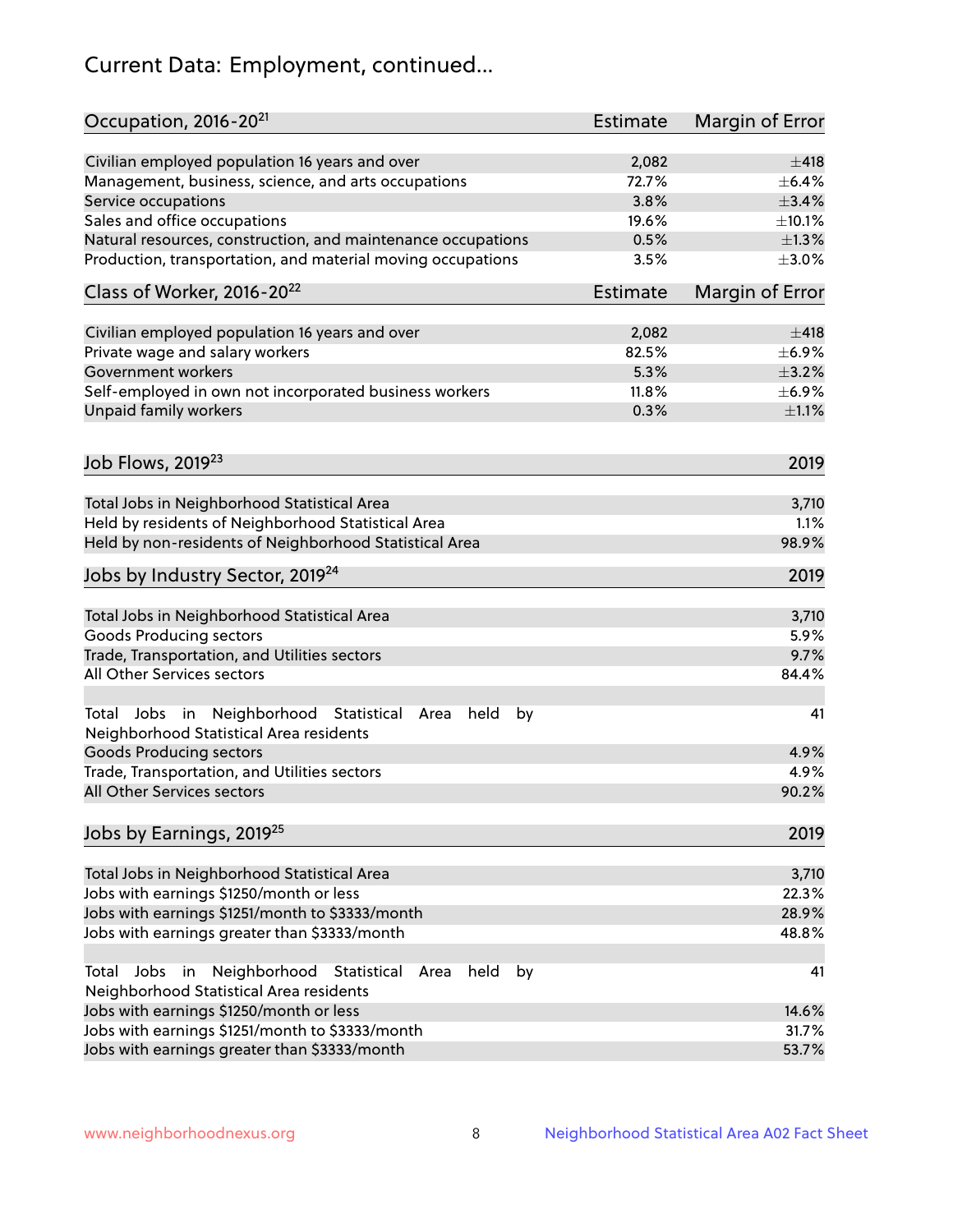# Current Data: Employment, continued...

| Jobs by Age of Worker, 2019 <sup>26</sup>                                                      | 2019  |
|------------------------------------------------------------------------------------------------|-------|
|                                                                                                |       |
| Total Jobs in Neighborhood Statistical Area                                                    | 3,710 |
| Jobs with workers age 29 or younger                                                            | 22.8% |
| Jobs with workers age 30 to 54                                                                 | 55.4% |
| Jobs with workers age 55 or older                                                              | 21.8% |
|                                                                                                |       |
| Total Jobs in Neighborhood Statistical Area held by<br>Neighborhood Statistical Area residents | 41    |
| Jobs with workers age 29 or younger                                                            | 4.9%  |
| Jobs with workers age 30 to 54                                                                 | 48.8% |
| Jobs with workers age 55 or older                                                              | 46.3% |

### Current Data: Education

| School Enrollment, 2016-20 <sup>27</sup>       | <b>Estimate</b> | Margin of Error |
|------------------------------------------------|-----------------|-----------------|
|                                                |                 |                 |
| Population 3 years and over enrolled in school | 862             | $\pm 201$       |
| Nursery school, preschool                      | 0.9%            | $\pm 2.2\%$     |
| Kindergarten                                   | 6.9%            | $+4.3%$         |
| Elementary school (grades 1-8)                 | 46.4%           | $\pm$ 14.5%     |
| High school (grades 9-12)                      | 33.1%           | $\pm$ 10.0%     |
| College or graduate school                     | 12.7%           | $+6.5%$         |

| Educational Attainment, 2016-20 <sup>28</sup> | <b>Estimate</b> | Margin of Error |
|-----------------------------------------------|-----------------|-----------------|
|                                               |                 |                 |
| Population 25 years and over                  | 3,269           | $\pm$ 553       |
| Less than 9th grade                           | 0.1%            | $\pm 1.3\%$     |
| 9th to 12th grade, no diploma                 | 0.4%            | $\pm$ 1.4%      |
| High school graduate (includes equivalency)   | 2.8%            | $\pm 2.0\%$     |
| Some college, no degree                       | 8.6%            | $\pm$ 4.3%      |
| Associate's degree                            | 5.9%            | $\pm$ 7.0%      |
| Bachelor's degree                             | 46.7%           | $\pm$ 6.6%      |
| Graduate or professional degree               | 35.6%           | $\pm$ 5.4%      |
|                                               |                 |                 |
| Percent high school graduate or higher        | 99.5%           | $+23.0%$        |
| Percent bachelor's degree or higher           | 82.2%           | $\pm$ 19.1%     |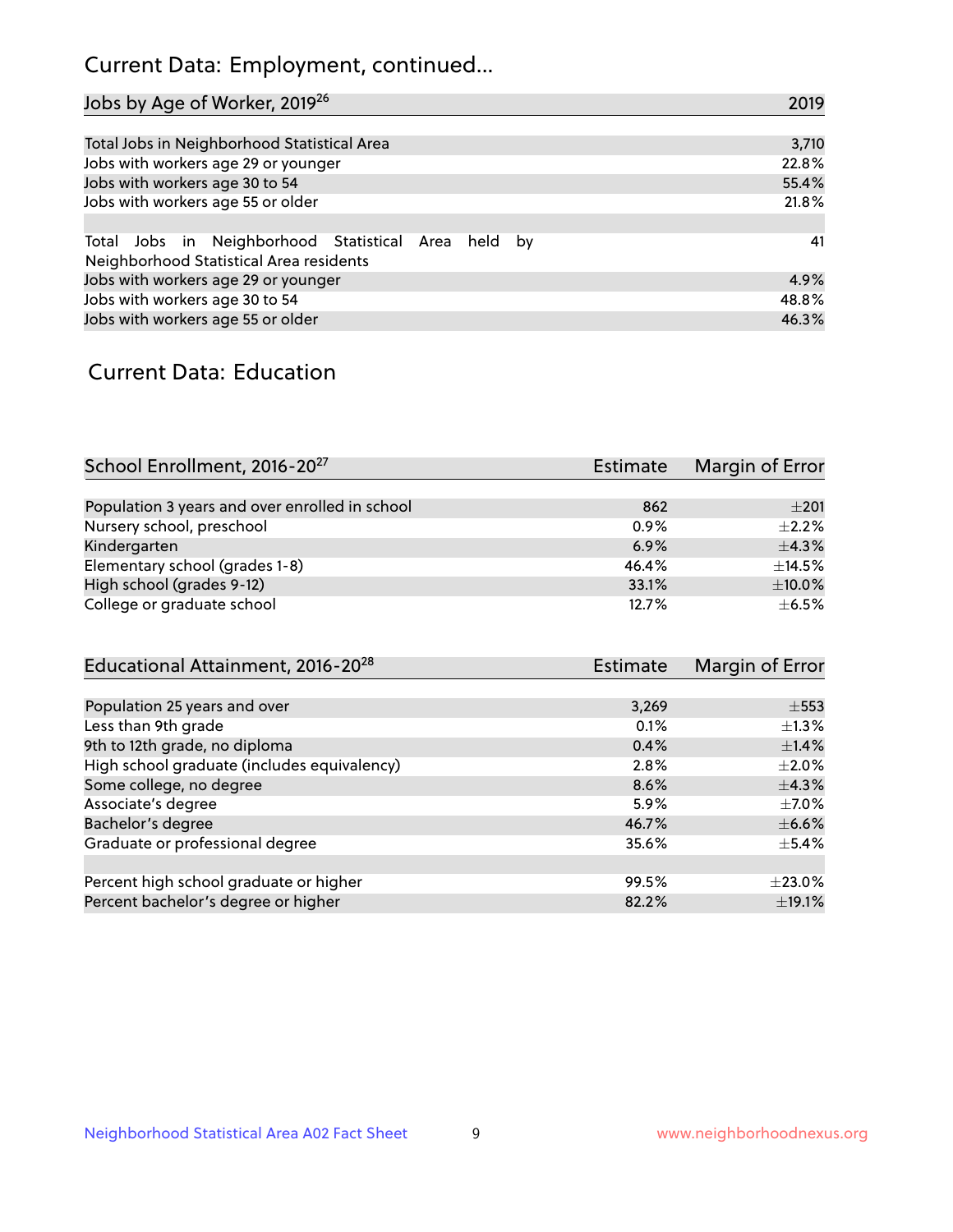# Current Data: Housing

| Households by Type, 2016-20 <sup>29</sup>            | <b>Estimate</b> | Margin of Error |
|------------------------------------------------------|-----------------|-----------------|
|                                                      |                 |                 |
| Total households                                     | 2,006           | $\pm$ 338       |
| Family households (families)                         | 51.4%           | ±10.9%          |
| With own children under 18 years                     | 23.1%           | $\pm$ 3.8%      |
| Married-couple family                                | 46.6%           | ±10.1%          |
| With own children of the householder under 18 years  | 19.7%           | $\pm$ 3.2%      |
| Male householder, no spouse present, family          | 1.5%            | $\pm 2.0\%$     |
| With own children of the householder under 18 years  | 1.3%            | $\pm 2.0\%$     |
| Female householder, no spouse present, family        | 3.2%            | $\pm 2.3\%$     |
| With own children of the householder under 18 years  | 2.0%            | ±1.8%           |
| Nonfamily households                                 | 48.6%           | ±14.6%          |
| Householder living alone                             | 41.8%           | $\pm$ 12.5%     |
| 65 years and over                                    | 23.6%           | ±13.1%          |
|                                                      |                 |                 |
| Households with one or more people under 18 years    | 23.8%           | $\pm$ 3.1%      |
| Households with one or more people 65 years and over | 42.1%           | $\pm$ 11.5%     |
| Average household size                               | 2.12            | $\pm$ 0.47      |
| Average family size                                  | 2.96            | $\pm$ 0.18      |
| Housing Occupancy, 2016-20 <sup>30</sup>             | <b>Estimate</b> | Margin of Error |
| Total housing units                                  | 2,323           | $\pm$ 317       |
| Occupied housing units                               | 86.4%           | $\pm$ 8.5%      |
| Vacant housing units                                 | 13.6%           | $\pm$ 5.7%      |
|                                                      |                 |                 |
| Homeowner vacancy rate                               | 4.2             | ±4.6            |
| Rental vacancy rate                                  | 7.2             | $+7.7$          |
| Units in Structure, 2016-20 <sup>31</sup>            | Estimate        | Margin of Error |
| Total housing units                                  | 2,323           | $\pm$ 317       |
| 1-unit, detached                                     | 48.1%           | ±1.7%           |
| 1-unit, attached                                     | 7.1%            | $\pm$ 9.5%      |
| 2 units                                              | 0.3%            | $\pm$ 0.7%      |
|                                                      | 1.2%            | ±1.2%           |
| 3 or 4 units                                         |                 | $\pm 2.9\%$     |
| 5 to 9 units                                         | 3.3%            | $\pm$ 3.4%      |
| 10 to 19 units                                       | 3.9%            |                 |
| 20 or more units                                     | 35.8%           | $\pm$ 8.3%      |
| Mobile home                                          | 0.3%            | $\pm$ 0.7%      |
| Boat, RV, van, etc.                                  | $0.0\%$         | $\pm$ 0.7%      |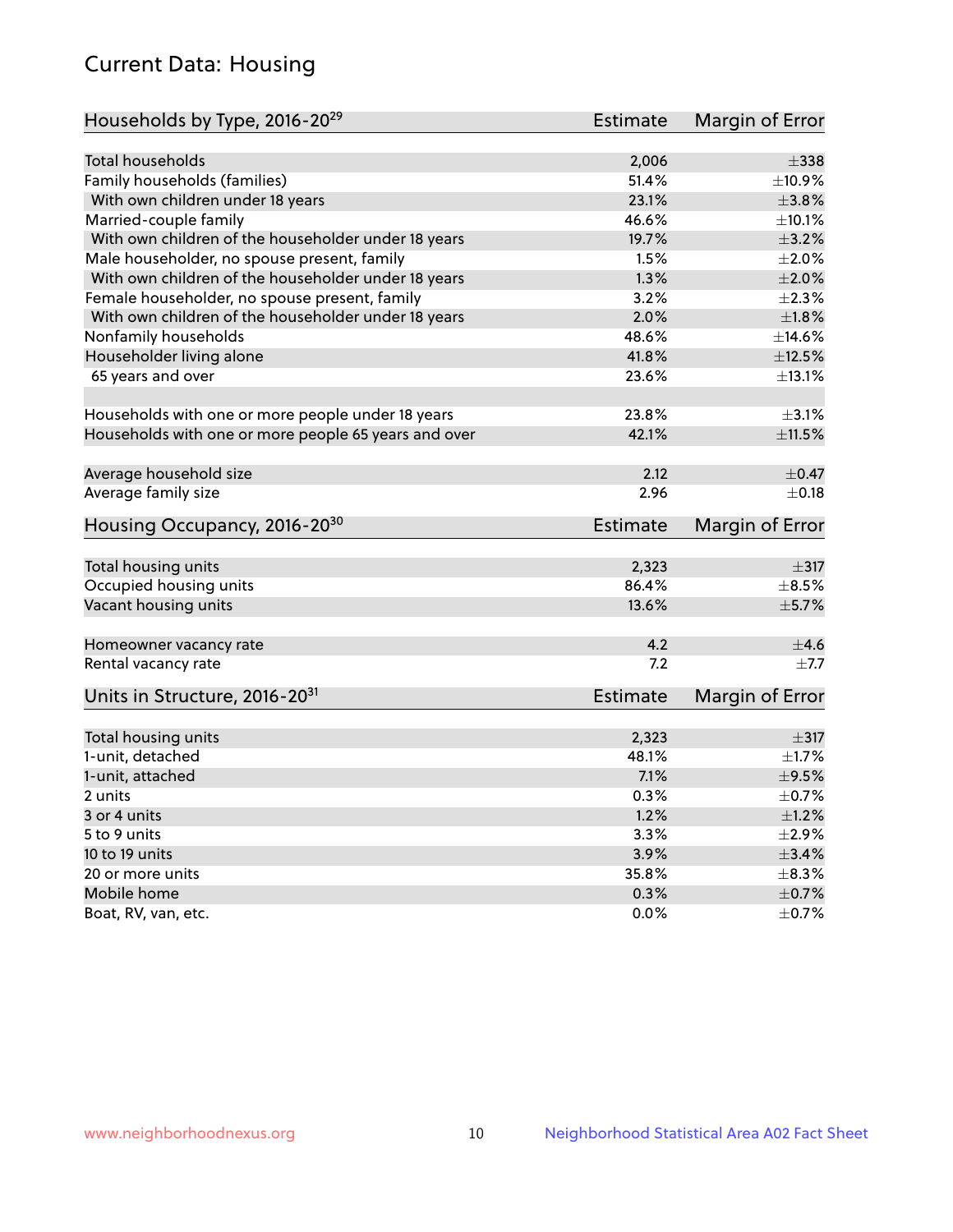# Current Data: Housing, continued...

| Year Structure Built, 2016-20 <sup>32</sup>    | <b>Estimate</b> | Margin of Error |
|------------------------------------------------|-----------------|-----------------|
| Total housing units                            | 2,323           | $\pm$ 317       |
| Built 2014 or later                            | 4.4%            | $\pm$ 3.1%      |
| Built 2010 to 2013                             | 1.4%            | $\pm1.5\%$      |
| Built 2000 to 2009                             | 16.5%           | $\pm$ 9.1%      |
| Built 1990 to 1999                             | 27.9%           | $\pm$ 9.9%      |
| Built 1980 to 1989                             | 13.1%           | $\pm$ 4.4%      |
| Built 1970 to 1979                             | 7.7%            | $\pm 3.6\%$     |
| Built 1960 to 1969                             | 14.6%           | $\pm$ 4.2%      |
| Built 1950 to 1959                             | 10.9%           | ±6.8%           |
| Built 1940 to 1949                             | 1.4%            | $\pm 1.5\%$     |
| Built 1939 or earlier                          | 2.0%            | $\pm1.6\%$      |
| Housing Tenure, 2016-2033                      | <b>Estimate</b> | Margin of Error |
| Occupied housing units                         | 2,006           | $\pm$ 338       |
| Owner-occupied                                 | 56.3%           | $\pm$ 8.9%      |
| Renter-occupied                                | 43.7%           | $\pm$ 8.8%      |
| Average household size of owner-occupied unit  | 2.45            | $\pm$ 0.68      |
| Average household size of renter-occupied unit | 1.70            | $\pm$ 0.33      |
| Residence 1 Year Ago, 2016-20 <sup>34</sup>    | <b>Estimate</b> | Margin of Error |
|                                                |                 | $\pm 620$       |
| Population 1 year and over<br>Same house       | 4,269<br>83.8%  | $\pm$ 7.1%      |
| Different house in the U.S.                    | 14.9%           | $\pm$ 5.3%      |
|                                                | 9.0%            | ±3.8%           |
| Same county<br>Different county                | 5.9%            | $\pm 4.0\%$     |
| Same state                                     | 3.3%            | $\pm$ 3.1%      |
| Different state                                | 2.6%            | $\pm 2.5\%$     |
| Abroad                                         | 1.3%            | $\pm 1.5\%$     |
|                                                |                 |                 |
| Value of Housing Unit, 2016-20 <sup>35</sup>   | <b>Estimate</b> | Margin of Error |
| Owner-occupied units                           | 1,129           | ±261            |
| Less than \$50,000                             | 0.6%            | $\pm$ 4.0%      |
| \$50,000 to \$99,999                           | 0.0%            | $\pm 3.0\%$     |
| \$100,000 to \$149,999                         | 0.7%            | $\pm 2.0\%$     |
| \$150,000 to \$199,999                         | 1.4%            | $\pm 2.1\%$     |
| \$200,000 to \$299,999                         | 3.3%            | ±3.3%           |
| \$300,000 to \$499,999                         | 2.9%            | $\pm$ 3.2%      |
| \$500,000 to \$999,999                         | 40.1%           | $\pm 22.0\%$    |
| \$1,000,000 or more                            | 51.0%           | $\pm1.6\%$      |
| Mortgage Status, 2016-20 <sup>36</sup>         | <b>Estimate</b> | Margin of Error |
|                                                |                 |                 |
| Owner-occupied units                           | 1,129           | $\pm 261$       |
| Housing units with a mortgage                  | 67.9%           | ±16.8%          |
| Housing units without a mortgage               | 32.1%           | $\pm$ 4.0%      |

Neighborhood Statistical Area A02 Fact Sheet 11 11 www.neighborhoodnexus.org

Housing units without a mortgage 32.1%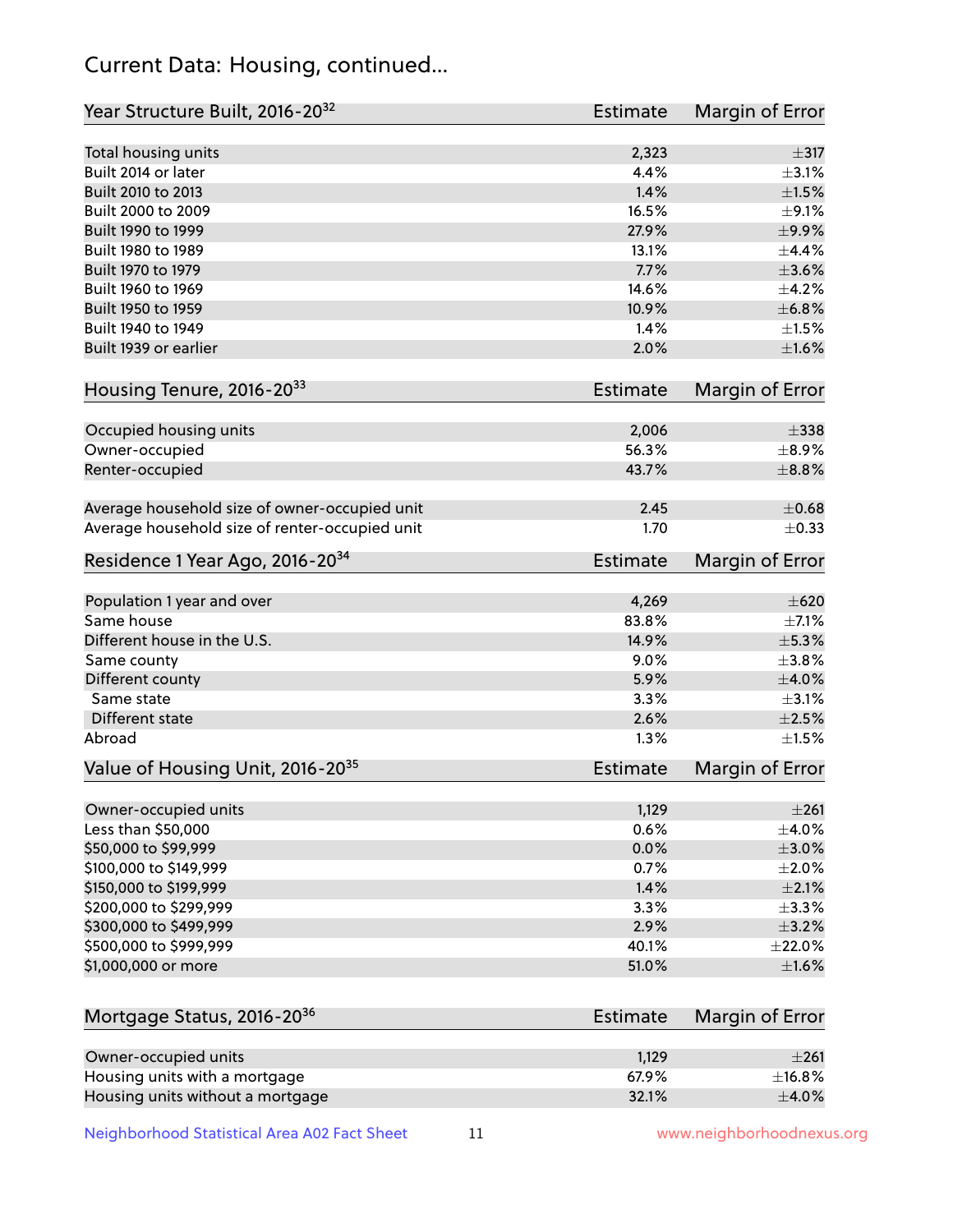# Current Data: Housing, continued...

| Selected Monthly Owner Costs, 2016-20 <sup>37</sup> | Estimate   | Margin of Error |
|-----------------------------------------------------|------------|-----------------|
|                                                     |            |                 |
| Housing units with a mortgage                       | 766        | $\pm 259$       |
| Less than \$300                                     | 0.0%       | $\pm 2.8\%$     |
| \$300 to \$499                                      | 0.0%       | ±2.8%           |
| \$500 to \$999                                      | 0.0%       | $\pm$ 4.4%      |
| \$1,000 to \$1,499                                  | 0.9%       | ±3.4%           |
| \$1,500 to \$1,999                                  | 13.5%      | ±28.2%          |
| \$2,000 to \$2,999                                  | 9.7%       | $\pm$ 7.9%      |
| \$3,000 or more                                     | 75.9%      | ±33.4%          |
|                                                     |            |                 |
| Median (dollars)                                    | $\ddagger$ | $\ddagger$      |
|                                                     |            |                 |
| Housing units without a mortgage                    | 363        | ±95             |
| Less than \$150                                     | 2.4%       | $\pm$ 6.5%      |
| \$150 to \$249                                      | 0.0%       | $\pm$ 5.9%      |
| \$250 to \$349                                      | 0.0%       | $\pm$ 5.9%      |
| \$350 to \$499                                      | $0.0\%$    | $\pm$ 5.9%      |
| \$500 to \$699                                      | 4.7%       | $\pm$ 6.0%      |
| \$700 or more                                       | 92.9%      | ±13.5%          |
|                                                     |            |                 |
| Median (dollars)                                    | $\ddagger$ | $\ddagger$      |

| Selected Monthly Owner Costs as a Percentage of | Estimate | Margin of Error |
|-------------------------------------------------|----------|-----------------|
| Household Income, 2016-2038                     |          |                 |
|                                                 |          |                 |
| Housing units with a mortgage <sup>39</sup>     | 766      | $\pm$ 294       |
| Less than 20.0 percent                          | 33.6%    | $\pm$ 3.7%      |
| 20.0 to 24.9 percent                            | 10.1%    | $\pm$ 6.8%      |
| 25.0 to 29.9 percent                            | 6.4%     | $\pm$ 4.4%      |
| 30.0 to 34.9 percent                            | 3.0%     | $\pm$ 3.5%      |
| 35.0 percent or more                            | 46.9%    | $\pm$ 29.5%     |
|                                                 |          |                 |
| Housing units without a mortgage <sup>40</sup>  | 363      | $\pm 101$       |
| Less than 10.0 percent                          | 60.1%    | $\pm$ 12.2%     |
| 10.0 to 14.9 percent                            | 5.3%     | $\pm$ 4.6%      |
| 15.0 to 19.9 percent                            | 1.2%     | $\pm$ 3.5%      |
| 20.0 to 24.9 percent                            | 10.4%    | $\pm$ 9.7%      |
| 25.0 to 29.9 percent                            | $3.1\%$  | $\pm$ 4.3%      |
| 30.0 to 34.9 percent                            | 2.2%     | $\pm$ 4.4%      |
| 35.0 percent or more                            | 17.8%    | $\pm$ 12.1%     |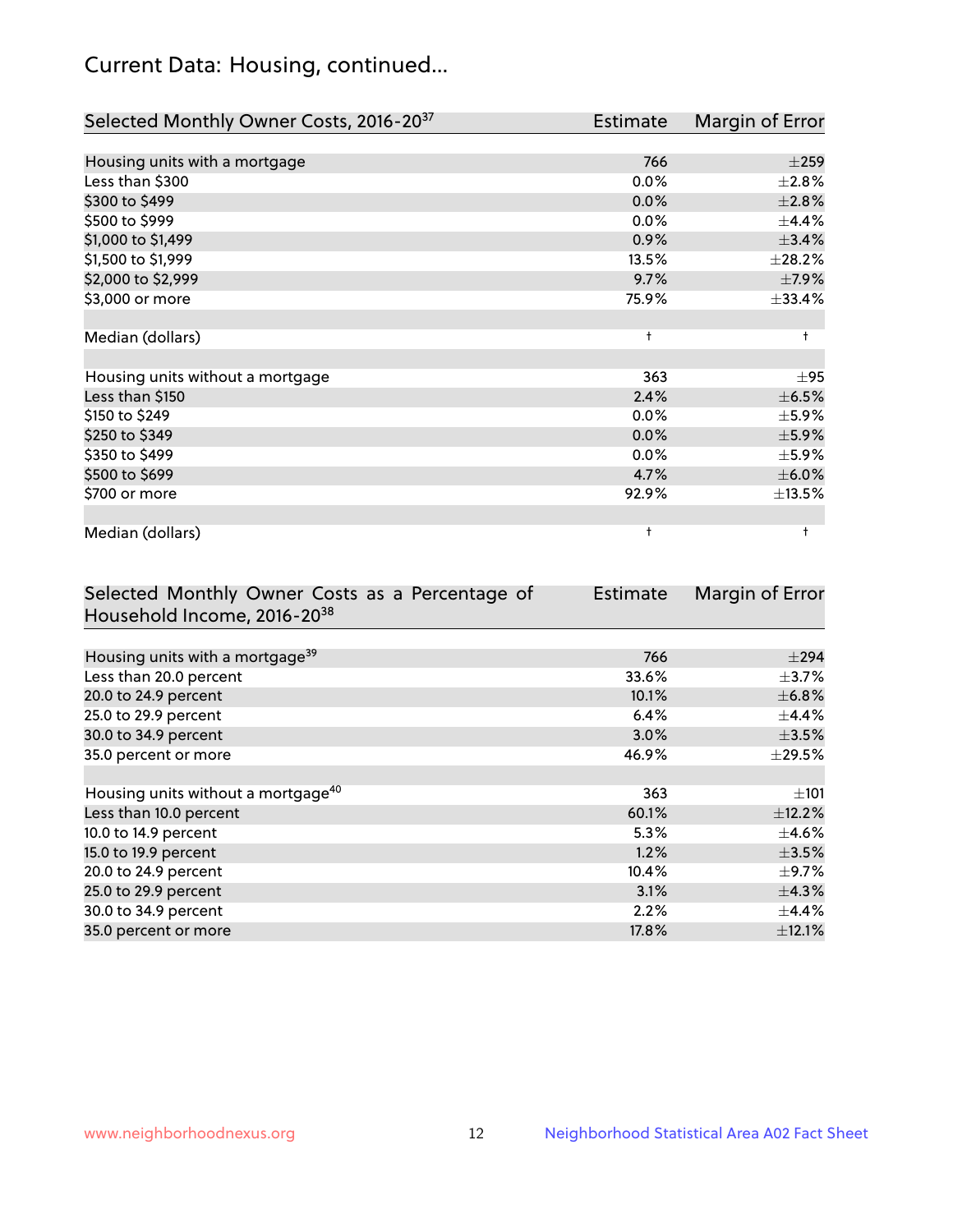# Current Data: Housing, continued...

| Gross Rent, 2016-20 <sup>41</sup>               | Estimate       | Margin of Error |
|-------------------------------------------------|----------------|-----------------|
|                                                 |                |                 |
| Occupied units paying rent                      | 873            | $\pm 231$       |
| Less than \$200                                 | 3.0%           | $\pm$ 6.6%      |
| \$200 to \$499                                  | 4.2%           | $\pm$ 5.4%      |
| \$500 to \$749                                  | 0.0%           | $\pm$ 3.9%      |
| \$750 to \$999                                  | 0.0%           | $\pm 3.0\%$     |
| \$1,000 to \$1,499                              | 23.7%          | ±10.4%          |
| \$1,500 to \$1,999                              | 34.6%          | $\pm 21.4\%$    |
| \$2,000 or more                                 | 34.4%          | ±10.2%          |
| Median (dollars)                                | \$1,775        | ±110            |
|                                                 |                |                 |
| No rent paid                                    | $\overline{4}$ | ±18             |
|                                                 |                |                 |
| Gross Rent as a Percentage of Household Income, | Estimate       | Margin of Error |
| $2016 - 20^{42}$                                |                |                 |
|                                                 |                |                 |
| Occupied units paying rent <sup>43</sup>        | 865            | $\pm 274$       |
| Less than 15.0 percent                          | 26.3%          | ±22.3%          |
| 15.0 to 19.9 percent                            | 10.3%          | $\pm$ 5.4%      |
| 20.0 to 24.9 percent                            | 11.3%          | $\pm$ 7.5%      |
| 25.0 to 29.9 percent                            | 9.5%           | $\pm$ 5.6%      |
| 30.0 to 34.9 percent                            | 8.3%           | $\pm$ 7.6%      |
| 35.0 percent or more                            | 34.3%          | $\pm$ 10.0%     |

# Current Data: Transportation

| Commuting to Work, 2016-20 <sup>44</sup>  | Estimate | Margin of Error |
|-------------------------------------------|----------|-----------------|
|                                           |          |                 |
| Workers 16 years and over                 | 2,074    | $\pm 489$       |
| Car, truck, or van - drove alone          | 74.1%    | $\pm 23.0\%$    |
| Car, truck, or van - carpooled            | 2.4%     | $\pm$ 3.2%      |
| Public transportation (excluding taxicab) | $0.0\%$  | $\pm$ 0.7%      |
| Walked                                    | 0.3%     | $\pm$ 0.7%      |
| Other means                               | 5.9%     | $\pm$ 4.6%      |
| Worked at home                            | 17.2%    | ±11.4%          |
|                                           |          |                 |
| Mean travel time to work (minutes)        | 24.1     | $\pm$ 6.3       |

| Access to a Vehicle, 2016-20 <sup>45</sup> | Estimate | Margin of Error |
|--------------------------------------------|----------|-----------------|
|                                            |          |                 |
| Occupied housing units                     | 2,006    | $\pm$ 338       |
| No vehicles available                      | 7.0%     | $+4.8%$         |
| 1 vehicle available                        | 36.8%    | ±13.2%          |
| 2 vehicles available                       | 32.5%    | ±10.1%          |
| 3 or more vehicles available               | 23.7%    | $+4.7%$         |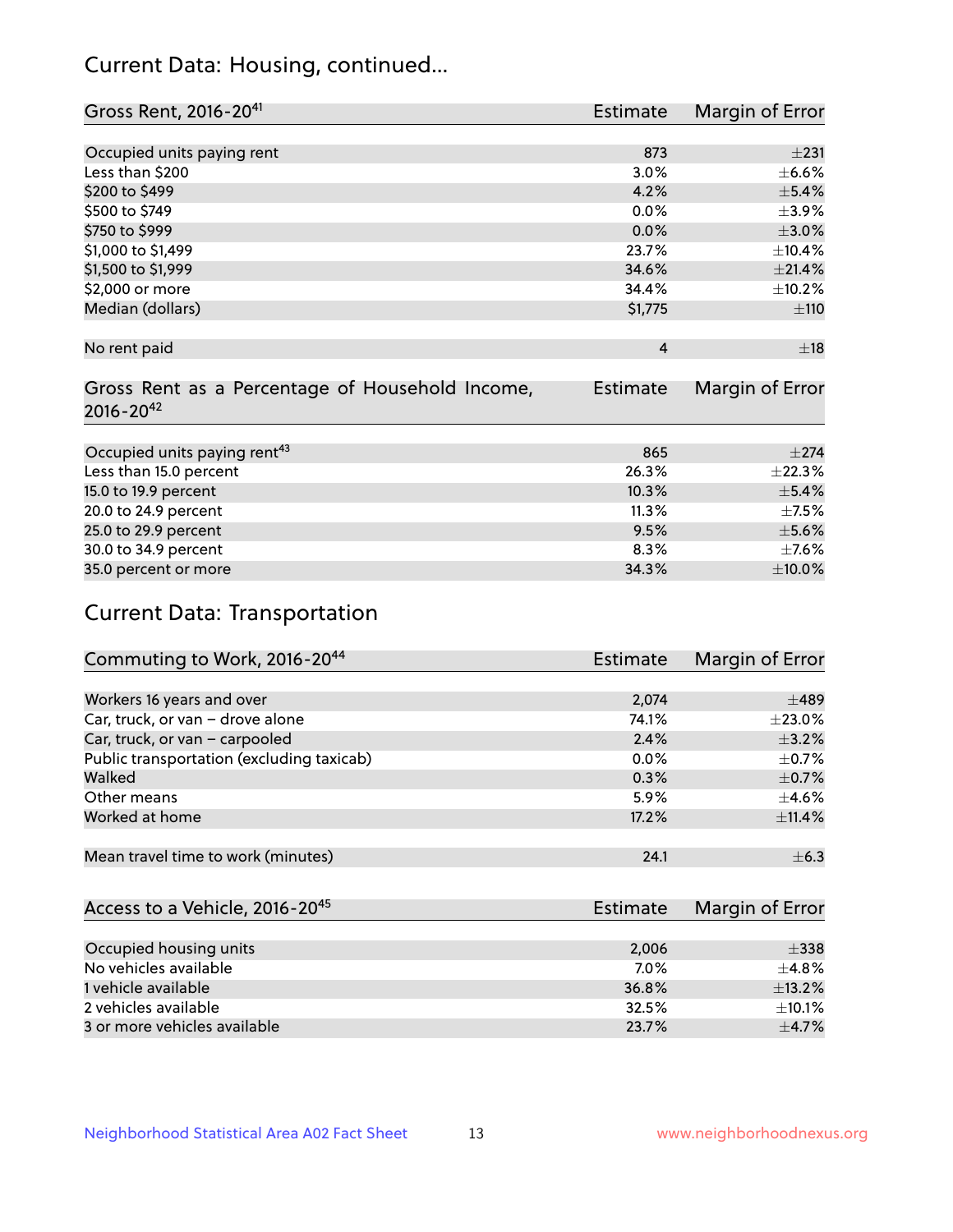# Current Data: Health

| Health Insurance coverage, 2016-2046                    | <b>Estimate</b> | <b>Margin of Error</b> |
|---------------------------------------------------------|-----------------|------------------------|
|                                                         |                 |                        |
| Civilian Noninstitutionalized Population                | 4,256           | $\pm 618$              |
| With health insurance coverage                          | 98.8%           | $\pm 20.0\%$           |
| With private health insurance coverage                  | 88.1%           | $\pm1.8\%$             |
| With public health coverage                             | 24.6%           | $\pm$ 5.8%             |
| No health insurance coverage                            | 1.2%            | $\pm$ 1.3%             |
| Civilian Noninstitutionalized Population Under 19 years | 896             | $\pm896$               |
| No health insurance coverage                            | 1.7%            | $\pm$ 3.7%             |
|                                                         |                 |                        |
| Civilian Noninstitutionalized Population 19 to 64 years | 2,267           | $\pm 481$              |
| In labor force:                                         | 1,774           | ±461                   |
| Employed:                                               | 1,747           | $\pm 462$              |
| With health insurance coverage                          | 99.0%           | $\pm$ 3.4%             |
| With private health insurance coverage                  | 99.0%           | $\pm$ 3.4%             |
| With public coverage                                    | 0.0%            | $\pm$ 0.9%             |
| No health insurance coverage                            | 1.0%            | $\pm 1.3\%$            |
|                                                         |                 |                        |
| Unemployed:                                             | 27              | $+462$                 |
| With health insurance coverage                          | 29.6%           | ±76.8%                 |
| With private health insurance coverage                  | 29.6%           | ±76.8%                 |
| With public coverage                                    | 0.0%            | ±56.2%                 |
| No health insurance coverage                            | 70.4%           | ±78.2%                 |
|                                                         |                 |                        |
| Not in labor force:                                     | 493             | ±145                   |
| With health insurance coverage                          | 100.0%          | $\pm$ 0.5%             |
| With private health insurance coverage                  | 97.7%           | $\pm$ 5.5%             |
| With public coverage                                    | 2.2%            | $\pm$ 4.1%             |
| No health insurance coverage                            | $0.0\%$         | $\pm$ 3.1%             |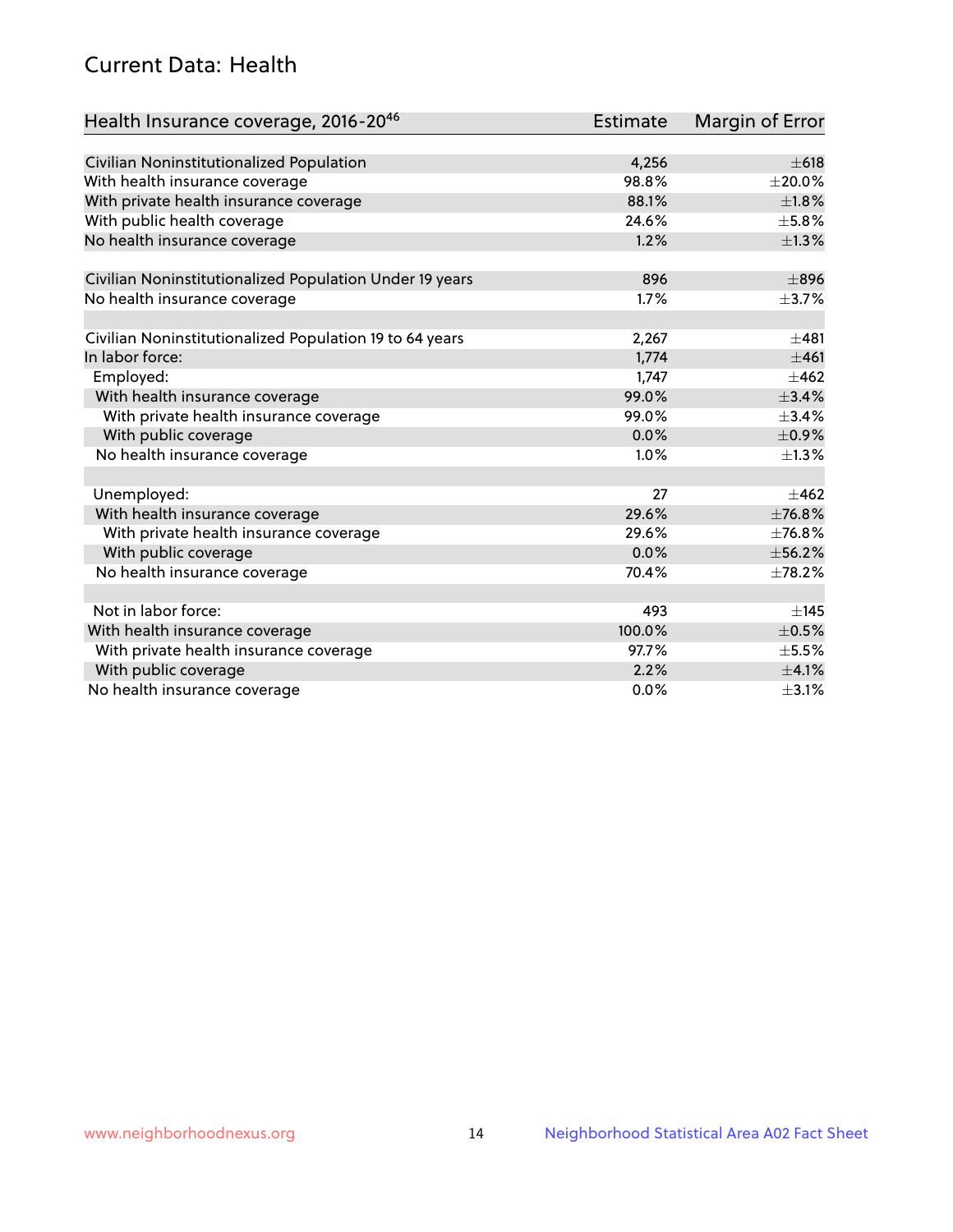#### Notes:

- 1. Source: U.S. Census Bureau, Decennial Census 2000, SF1 tables P8, P12; American Community Survey, tables B01001, B03002
- 2. This category includes Pacific Islanders, Native Americans and Alaska Natives, people who identify as some other race, and those who identify as bi/multi racial.
- 3. Source: U.S. Census Bureau, Decennial Census 2000, SF1 tables P15, P16, P18, P19; American Community Survey, tables B11001, B11005, B11003
- 4. Source: U.S. Census Bureau, Decennial Census 2000, SF3 table P37; American Community Survey, table B15002
- 5. Source: U.S. Census Bureau, Longitudinal Employer-Household Dynamics Residential Area Characteristics, Table JT01 (Primary Jobs); Workplace Area Characteristics, Table JT00 (All Jobs)
- 6. Source: U.S. Census Bureau, Decennial Census 2000, SF3 tables P52, P87; American Community Survey, tables B19001, B17001
- 7. Source: U.S. Census Bureau, Decennial Census 2000, SF1 tables H3, H4; American Community Survey, tables B25002, B25009
- 8. Source: U.S. Census Bureau, Decennial Census 2000, SF3 table H44; American Community Survey, tables B25044
- 9. Source: Atlanta Police Department, COBRA; U.S. Census Bureau, American Community Survey, table B01001
- 10. Source: U.S. Census Bureau, American Community Survey, table B01001
- 11. Source: U.S. Census Bureau, American Community Survey, table B03002
- 12. Source: U.S. Census Bureau, American Community Survey, table B05002
- 13. Source: U.S. Census Bureau, American Community Survey, table B05003
- 14. Source: U.S. Census Bureau, American Community Survey, tables B19001, B19025, B19051, B19061, B19055, B19065, B19059, B19069, B19056, B19066, B19057, B19067, B22001, B19101, B19127
- 15. Source: U.S. Census Bureau, American Community Survey, tables B19201, B19214, B20017, B19313
- 16. Source: U.S. Census Bureau, American Community Survey, table B17010
- 17. Source: U.S. Census Bureau, American Community Survey, tables B17001, B17006, B17021, B17007. Table totals may be lower than the total population, as they are based on the population for whom poverty status is determined.
- 18. Source: U.S. Census Bureau, American Community Survey, B17001H, B17001B, B17001D, B17001I. Table totals may be lower than the total population, as they are based on the population for whom poverty status is determined.
- 19. Source: U.S. Census Bureau, American Community Survey, tables B23001, B23008
- 20. Source: U.S. Census Bureau, American Community Survey, table C24030
- 21. Source: U.S. Census Bureau, American Community Survey, table C24010
- 22. Source: U.S. Census Bureau, American Community Survey, table B24080
- 23. Source: U.S. Census Bureau, Longitudinal Employer-Household Dynamics Origin-Destination Data, Tables JT00 Main and JT00 Aux
- 24. Source: U.S. Census Bureau, Longitudinal Employer-Household Dynamics Origin-Destination Data, Tables JT00 Main and JT00 Aux
- 25. Source: U.S. Census Bureau, Longitudinal Employer-Household Dynamics Origin-Destination Data, Tables JT00 Main and JT00 Aux
- 26. Source: U.S. Census Bureau, Longitudinal Employer-Household Dynamics Origin-Destination Data, Tables JT00 Main and JT00 Aux
- 27. Source: U.S. Census Bureau, American Community Survey, table B14001
- 28. Source: U.S. Census Bureau, American Community Survey, table B15002
- 29. Source: U.S. Census Bureau, American Community Survey, tables B11001, B11003, B11007, B11005, B09019
- 30. Source: U.S. Census Bureau, American Community Survey, tables B25002, B25003, B25004
- 31. Source: U.S. Census Bureau, American Community Survey, table B25024
- 32. Source: U.S. Census Bureau, American Community Survey, table B25034
- 33. Source: U.S. Census Bureau, American Community Survey, tables B25009, B25008, B25003
- 34. Source: U.S. Census Bureau, American Community Survey, table B07003
- 35. Source: U.S. Census Bureau, American Community Survey, table B25075. This value is self-reported and may differ from home values as determined by the County Tax Assessor.
- 36. Source: U.S. Census Bureau, American Community Survey, table B25081
- 37. Source: U.S. Census Bureau, American Community Survey, table B25087
- 38. Source: U.S. Census Bureau, American Community Survey, table B25091
- 39. Excludes units where Selected Monthly Owner Costs as a Percentage of Income cannot be computed.
- 40. Excludes units where Selected Monthly Owner Costs as a Percentage of Income cannot be computed.
- 41. Source: U.S. Census Bureau, American Community Survey, table B25063
- 42. Source: U.S. Census Bureau, American Community Survey, table B25070
- 43. Excludes units where Gross Rent as a Percentage of Income cannot be computed.
- 44. Source: U.S. Census Bureau, American Community Survey, tables B08101, B08013
- 45. Source: U.S. Census Bureau, American Community Survey, table B25044
- 46. Source: U.S. Census Bureau, American Community Survey, tables B18135, B27011

The dagger (†) symbol denotes values that cannot be computed.